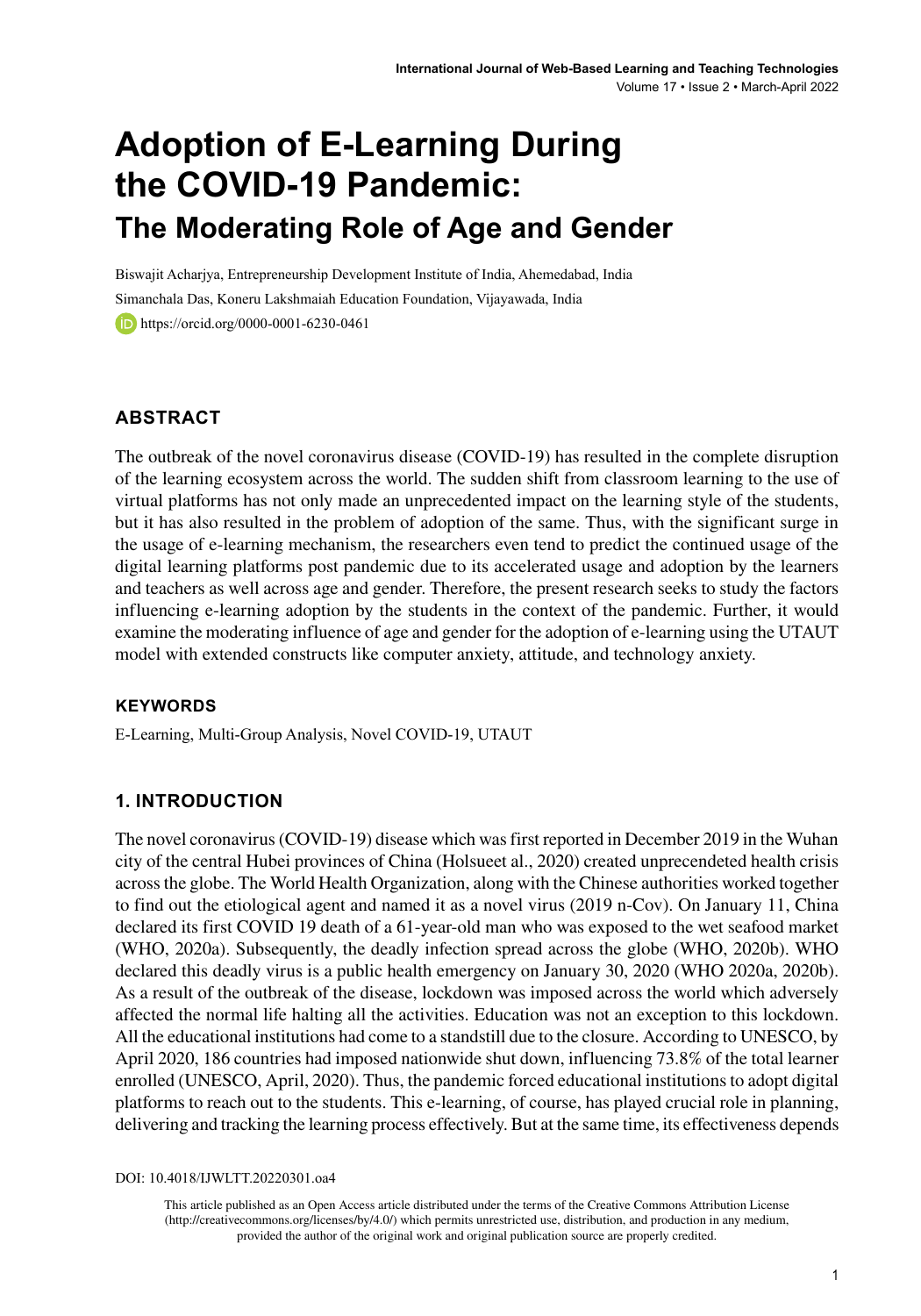upon digital level efficiency and willingness to adopt and accept the system. However, the e-learning mode varies from typical classroom situations when it comes to learner satisfaction, motivation, and interaction (Bignoux and Sund, 2018).

In a developing country like India, the paradigm shift towards e-learning posed serieous challenges in terms of learning quality and the way content is designed and implemented efficiently. In other words, e-learning effectiveness depends upon how well contents are curated to an online platform. The students particularly under-graduates tend to face a lot of problems in adopting e-learning in such an unprecedented pandemic. The challenges are mostly related to technology, pedagogy, changed learning styles, constraints of time and cost apart from the other factors. Despite all the challenges, the learners tend to prefer the online form due to its flexibility and other benefits. Thus, based on these premises, the present study seeks to explore the factors affecting the adoption of e-learning during this difficult times. The study also tries to analyze the moderating role of age and gender towards the adoption of e-learning by the young undergraduates.

The findings of the study are expected to overcome the pertinent challenges in the adoption of e-learning and would suggest for an alternative model of the same at the university level. As the universities do not have sufficient time to design the course content and pedagogy to meet the academic requirements of the students, the learning experience can be improved by making it more productive, user-friendly and accessible in the course of adoption of e-learning. Furthermore, it is also expected to continue the e-learning process post pandemic in view of the uncertainties that prevail today. Thus, a new learning ecosystem is set to emerge where there is a possibility of the adoption of blended learning even after the pandemic is over. The findings would also suggest the universities to update their e-learning system to facilitate the adoption of the digital learning platform effectively. The research starts with a theretical base of UTAUT followed by the review of related works, the research methodology, empirical analysis, limitations and scope for further research and above all the conclusions and recommendations.

# **2.THEORETICAL BACKGROUND: HYPOTHESES FORMULATION**

Technology not only facilitates the design of e-learning content but also helps in developing the perception and preference of the learners to accept and adopt online pedagogical platforms for thus making the learning process more interactive, engaging, productive, and useful. As the Technology Acceptance Model is considered as the most widely used framework for studying the adoption of any new technology and the attitude and willingness of the learners towards e learning too. This study adopts the unified theory of acceptance and use of technology (UTAUT) to study the factors that influence the students to adopt e-learning during an unprecedented situation of COVID-19.

# **2.1. UTAUT Framework**

Previous studies on technology acceptance and user acceptance were reviewed to find out the key variables affecting the adoption of e-learning from the student's perspective in higher education. The UTAUT framework was mainly developed to study the adoption of technologies. The original Technology Acceptance Model (TAM) is the most effective and frequently cited theory in the literature. But it is believed that it only predicts the success of technology acceptance between 30% to 40% of cases, which shows a less exploratory power and the less usefulness in the field of acceptance (Benbasat and Barki,2007; Bagozzi, 2007; Teo,2011; Chuttur, 2009, Venkatesh and Davis, 2000). In the important study of student's adoption of web-based learning. TAM was found to explain only 15% of the students' actual use behaviour putting other constraints on model reliability and validity (Martins and Kellermanns, 2004). But the UTAUT model has included vital components across the other user adoption models. Unlike TAM, this model, with the integration of the primary constructs and the moderating variables, has further improved the analytical efficiency to 70% of the variance to use the technology (Venkatesh et al., 2003). From the context of e-learning, TAM has relatively